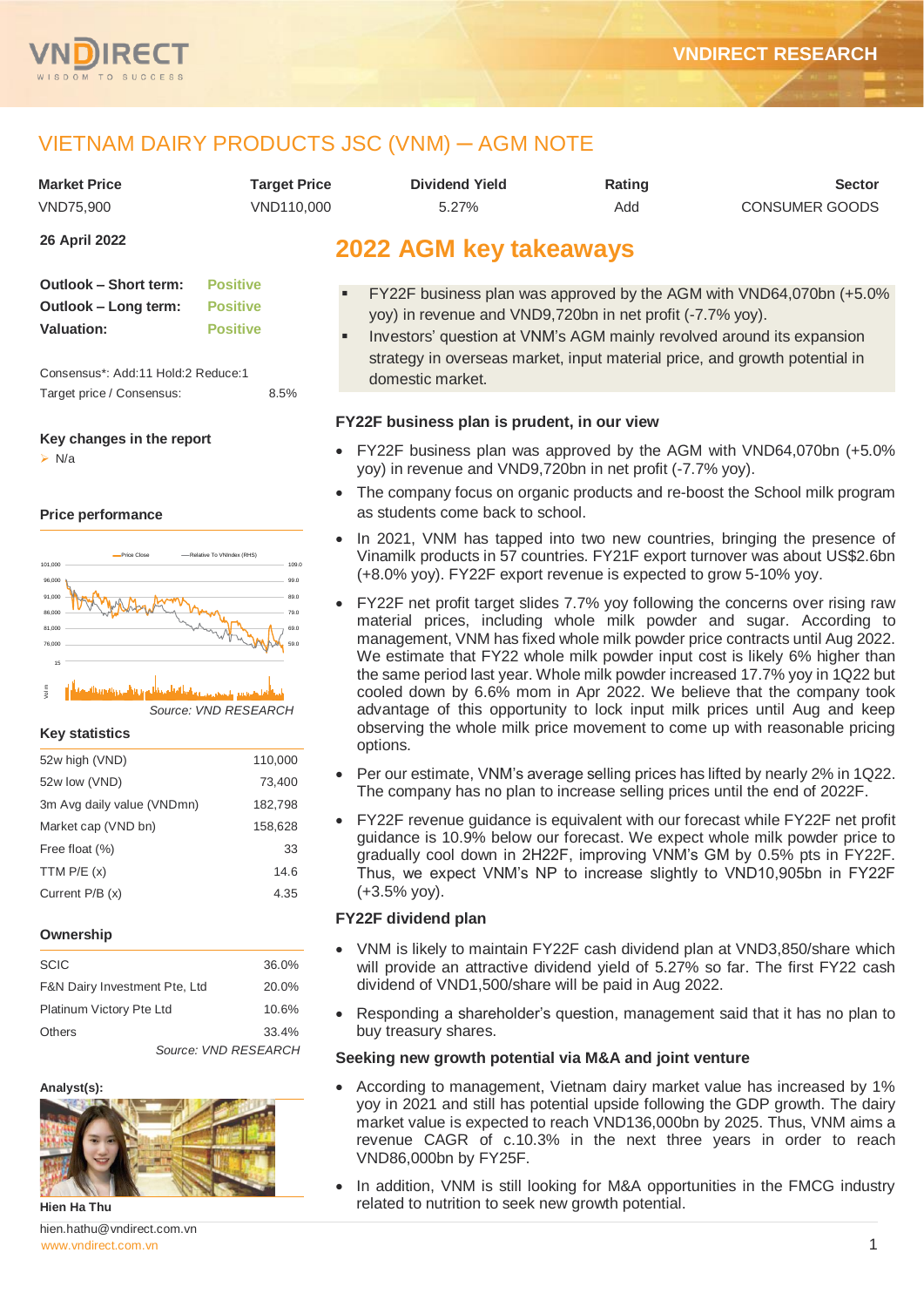



**Figure 1: Whole milk powder cooled down by 6.6% mom in Apr 2022 (unit: US\$/MT)**

### **Figure 2: Peer comparison (Data as at 26 Apr 2022)**

| Company                           | <b>Ticker</b> |        | Target  |            |         |        |      | 3-year         |        |       |                |       |                |                                      |
|-----------------------------------|---------------|--------|---------|------------|---------|--------|------|----------------|--------|-------|----------------|-------|----------------|--------------------------------------|
|                                   |               | Price  | price   | Recom.     | Mkt cap | P/E(x) |      | <b>EPS</b>     | P/B(x) |       | <b>ROE (%)</b> |       | <b>ROA (%)</b> |                                      |
|                                   |               | LC\$   | LC\$    |            | US\$m   | FY22F  |      | FY23F CAGR (%) | FY22F  | FY23F | FY22F          | FY23F | FY22F          | FY23F                                |
| Dairy producers                   |               |        |         |            |         |        |      |                |        |       |                |       |                |                                      |
| China Mengniu Dairy Co            | 2319 HK       | 42.6   | N/a     | N/a        | 21,437  | 19.3   | 16.8 | 20.7           | 2.9    | 2.6   | 15.6           | 16.2  | 6.8            | 7.2                                  |
| Bright dairy & food Co Ltd-A      | 600597 CH     | 10.6   | N/a     | N/a        | 2.241   | 17.6   | 16.1 | 21.5           | 1.6    | 1.5   | 9.1            | 9.5   | 3.1            | 3.6                                  |
| Inner Mongolia Yili Indus-A       | 600887 CH     | 37.9   | N/a     | N/a        | 37,100  | 22.2   | 18.9 | 6.5            | 5.4    | 4.7   | 25.4           | 26.1  | 12.7           | 13.6                                 |
| Meiji Holdings Co Ltd             | 2269 JP       | 6.440  | N/a     | N/a        | 7.474   | 15.2   | 15.1 | 2.4            | 1.3    | 1.2   | 9.1            | 8.7   | 5.3            | 5.4                                  |
| Universal Robina Corp             | URC PM        | 107.8  | N/a     | N/a        | 4,524   | 19.2   | 17.4 | 44.3           | 2.0    | 1.8   | 10.9           | 11.6  | 7.9            | 8.6                                  |
| Average                           |               |        |         |            | 14.555  | 18.7   | 16.9 | 19.1           | 2.6    | 2.4   | 14.0           | 14.4  | 7.2            | 7.7                                  |
| Median                            |               |        |         |            | 7,474   | 19.2   | 16.8 | 20.7           | 2.0    | 1.8   | 10.9           | 11.6  | 6.8            | 7.2                                  |
| Vietnam Dairy Products JSC VNM VN |               | 75,900 | 110,000 | <b>ADD</b> | 6,677   | 17.7   | 17.1 | 0.9            | 4.7    | 4.8   | 31.3           | 32.9  | 20.4           | 21.3                                 |
|                                   |               |        |         |            |         |        |      |                |        |       |                |       |                | Source: VNDIRECT RESEARCH, BLOOMBERG |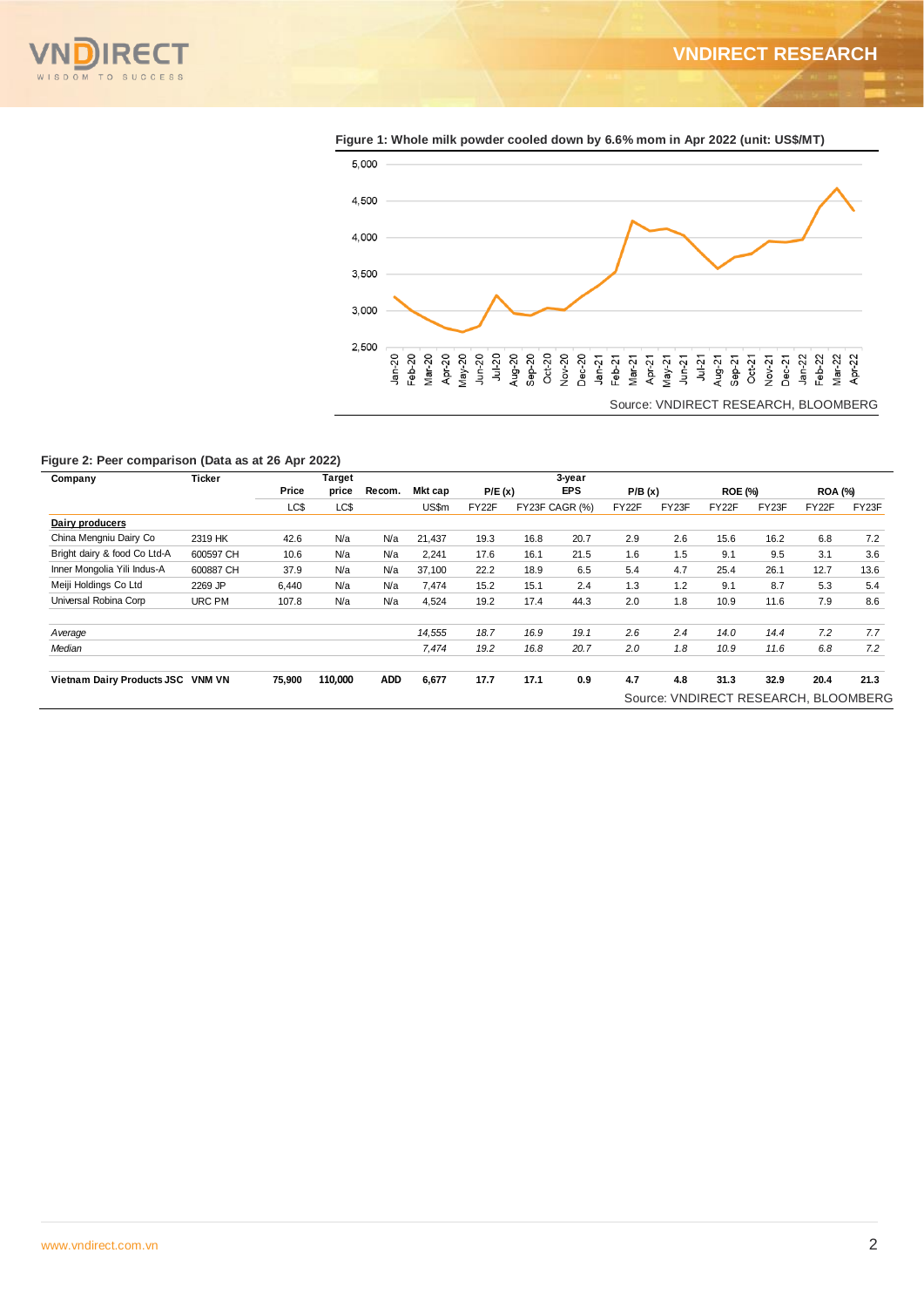## TO SUCCESS O M

### **Valuation**



### **Income statement**

| (VNDbn)                       | 12-21A    | 12-22E    | 12-23E    |
|-------------------------------|-----------|-----------|-----------|
| Net revenue                   | 60,919    | 64,738    | 68,944    |
| Cost of sales                 | (34, 641) | (36, 410) | (38, 346) |
| Gen & admin expenses          | (1, 567)  | (1,838)   | (2, 155)  |
| Selling expenses              | (12, 951) | (13, 784) | (14, 810) |
| <b>Operating profit</b>       | 11,760    | 12,706    | 13,634    |
| <b>Operating EBITDA</b>       | 13,882    | 14,472    | 15,492    |
| Depreciation and amortisation | (2,121)   | (1,766)   | (1, 858)  |
| <b>Operating EBIT</b>         | 11,760    | 12,706    | 13,634    |
| Interest income               | 1,215     | 1,359     | 1,455     |
| <b>Financial expense</b>      | (202)     | (454)     | (441)     |
| Net other income              | 195       | (2)       | (2)       |
| Income from associates & JVs  | (45)      | (45)      | (45)      |
| Pre-tax profit                | 12,922    | 13,565    | 14,601    |
| Tax expense                   | (2, 290)  | (2, 404)  | (2,587)   |
| Minority interest             | (100)     | (257)     | (276)     |
| Net profit                    | 10,532    | 10,905    | 11,737    |
| Adj. net profit to ordinary   | 10,532    | 10,905    | 11,737    |
| Ordinary dividends            | (8,360)   | (8,360)   | (8,360)   |
| <b>Retained earnings</b>      | 2,173     | 2,545     | 3,377     |
|                               |           |           |           |

#### **Balance sheet**

| (VNDbn)                               | $12-21A$ | 12-22E | 12-23E |
|---------------------------------------|----------|--------|--------|
| Cash and equivalents                  | 2,349    | 2,119  | 2,479  |
| Short term investments                | 21,026   | 22,658 | 24,131 |
| Accounts receivables                  | 5,822    | 6.142  | 6.541  |
| Inventories                           | 6,773    | 6,474  | 6,894  |
| Other current assets                  | 162      | 244    | 260    |
| <b>Total current assets</b>           | 36,131   | 37,637 | 40,305 |
| Fixed assets                          | 13,837   | 13,505 | 13,329 |
| <b>Total investments</b>              | 740      | 772    | 773    |
| Other long-term assets                | 2,625    | 2.122  | 2.249  |
| <b>Total assets</b>                   | 53,332   | 54,036 | 56,657 |
| Short-term debt                       | 9,382    | 8,416  | 8,480  |
| Accounts payable                      | 4,214    | 4,265  | 4,542  |
| Other current liabilities             | 3,472    | 3.774  | 4,019  |
| <b>Total current liabilities</b>      | 17,068   | 16,455 | 17,041 |
| Total long-term debt                  | 76       | 167    | 178    |
| Other liabilities                     | 338      | 2,444  | 1,969  |
| Share capital                         | 20,900   | 20,900 | 20,900 |
| Retained earnings reserve             | 7,594    | 9,049  | 11,252 |
| <b>Shareholders' equity</b>           | 35,326   | 34,480 | 36,978 |
| Minority interest                     | 524      | 490    | 490    |
| <b>Total liabilities &amp; equity</b> | 53.332   | 54.036 | 56,657 |



### **Cash flow statement**

| (VNDbn)                                     | 12-21A   | 12-22E   | 12-23E   |
|---------------------------------------------|----------|----------|----------|
| Pretax profit                               | 12,922   | 13,565   | 14.601   |
| Depreciation & amortisation                 | 2,367    | 2,478    | 1,786    |
| Tax paid                                    | (2, 357) | (2,404)  | (2,587)  |
| Other adjustments                           | (937)    | (834)    | (942)    |
| Change in working capital                   | (2, 563) | 332      | (297)    |
| Cash flow from operations                   | 9,432    | 13,138   | 12,560   |
| Capex                                       | (1,531)  | (2, 266) | (2, 413) |
| Proceeds from assets sales                  | 134      | 15       | 32       |
| <b>Others</b>                               | (3,536)  | (1,665)  | (1, 473) |
| Other non-current assets changes            | 1,000    | (216)    | (61)     |
| Cash flow from investing activities         | (3,933)  | (4, 133) | (3, 915) |
| New share issuance                          | 318      | $\Omega$ | $\Omega$ |
| Shares buyback                              | 0        | 0        | 0        |
| Net borrowings                              | 2,046    | (875)    | 75       |
| Other financing cash flow                   | (4)      | 0        | $\Omega$ |
| Dividends paid                              | (7,621)  | (8,360)  | (8,360)  |
| Cash flow from financing activities         | (5,261)  | (9, 235) | (8, 285) |
| Cash and equivalents at beginning of period | 2,111    | 2,349    | 2,119    |
| Total cash generated                        | 237      | (230)    | 361      |
| Cash and equivalents at the end of period   | 2,349    | 2,119    | 2,479    |
|                                             |          |          |          |

#### **Key ratios**

|                         | $12-21A$  | 12-22E | 12-23E |
|-------------------------|-----------|--------|--------|
| <b>Dupont</b>           |           |        |        |
| Net profit margin       | 17.3%     | 16.8%  | 17.0%  |
| Asset turnover          | 1.20      | 1.21   | 1.25   |
| <b>ROAA</b>             | 20.7%     | 20.3%  | 21.2%  |
| Avg assets/avg equity   | 1.49      | 1.54   | 1.55   |
| <b>ROAE</b>             | 30.8%     | 31.2%  | 32.9%  |
| <b>Efficiency</b>       |           |        |        |
| Days account receivable | 26.2      | 25.9   | 25.9   |
| Days inventory          | 71.4      | 64.9   | 65.6   |
| Days creditor           | 44.4      | 42.8   | 43.2   |
| Fixed asset turnover    | 4.24      | 4.74   | 5.14   |
| <b>ROIC</b>             | 23.2%     | 25.0%  | 25.4%  |
| Liquidity               |           |        |        |
| Current ratio           | 2.1       | 2.3    | 2.4    |
| Quick ratio             | 1.7       | 1.9    | 2.0    |
| Cash ratio              | 1.4       | 1.5    | 1.6    |
| Cash cycle              | 53.1      | 48.1   | 48.3   |
| Growth rate (yoy)       |           |        |        |
| Revenue growth          | 2.2%      | 6.3%   | 6.5%   |
| Operating profit growth | $(4.1\%)$ | 8.0%   | 7.3%   |
| Net profit growth       | $(5.1\%)$ | 3.5%   | 7.6%   |
| EPS growth              | $(5.1\%)$ | 3.5%   | 7.6%   |

*Source: VND RESEARCH*